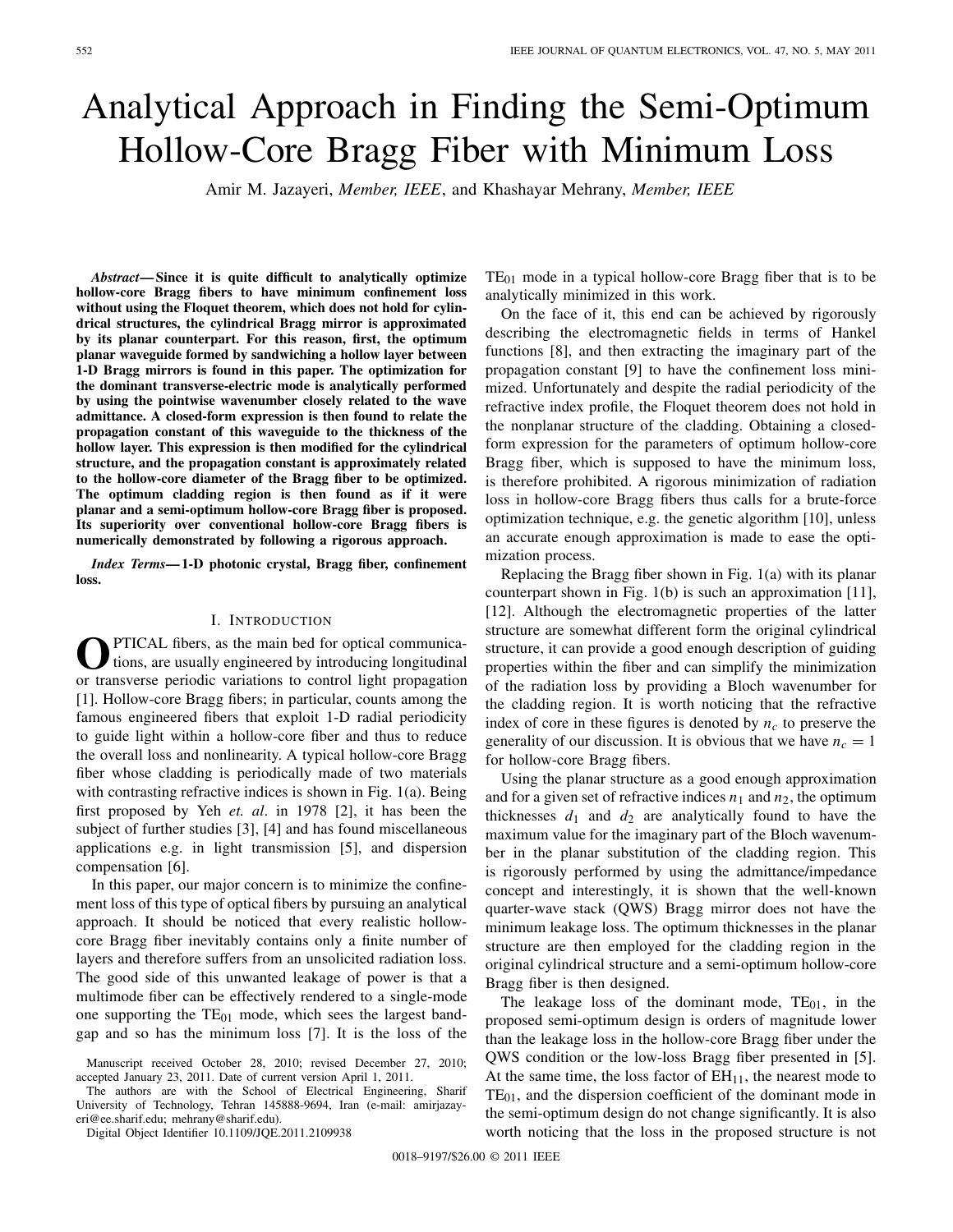

Fig. 1. (a) Bragg fiber with a radially periodic cladding with period  $\Lambda = d_1 + d_2$ , refractive indices and thicknesses are represented by the letters *n* and *d*, respectively. Note that  $n_c = 1$  for a hollow-core fiber. (b) Corresponding planar structure. It is uniform along the *y*-axis.

lowered at the expense of having large thicknesses. Rather, the geometrical area of the proposed semi-optimum design happens to be smaller than that of the more conventional Bragg fibers.

The structure of this paper is therefore as follows. In section II, the planar counterpart of a typical Bragg fiber, i.e., a planar waveguide sandwiched by two semi-infinite 1-D Bragg mirrors, is studied to find the optimum parameters for maximizing the imaginary part of the Bloch wavenumber in the band-gap of the Bragg mirror. In section III, the semi-optimum Bragg fiber with an arbitrary core diameter is designed by using some of the parameters introduced in section II. First, the core diameter is related to the propagation constant of the structure and then the optimum planar Bragg mirror is found. The optimum planar structure, with its constituting parameters left intact, is rolled into a cylindrical shape and used as a cladding region to form a semioptimum hollow-core Bragg fiber. In section IV, the semioptimum structure is rigorously analyzed and the numerical results comparing its performance against conventional hollowcore Bragg fibers are presented. Finally, conclusions are made in section V.

#### II. OPTIMUM DESIGN FOR THE PLANAR COUNTERPART

In this section, the planar surrogate structure of the fiber as depicted in Fig. 1(b) is optimized to attain the minimum possible loss. Alternating layers in the Bragg mirror region are made of lossless dielectrics with refractive indices *nL* having thickness of  $d_L$ , and  $n_H > n_L$  having thickness of  $d_H$ . It is obvious that in accordance with the figure, we have a 1-D Bragg mirror whose unit cell is made of a bilayer with refractive indices of  $n_{1,2} = n_{H,L}$  or possibly  $n_{1,2} = n_{L,H}$ , and thicknesses of  $d_{1,2} = d_{H,L}$  or possibly  $d_{1,2} = d_{L,H}$ . First, the Bloch wavenumber supported by the periodic repetition of adjacent low- and high-index regions is analytically extracted and then maximized to make sure that the radiation leakage loss originating from the exponential tail of the decaying field in the forbidden gap of the Bragg mirror is the least possible. Then, the appropriate core thickness; *d*, to support the highly confined Bloch wave is found and thus the optimum planar structure is designed. Throughout this article, the angular frequency of time harmonic fields, their corresponding wavenumber in vacuum, and the propagation constant along the *z*-axis are denoted by  $\omega_0$ ,  $k_0$ , and  $\beta_d$ , respectively. The analysis is provided for transverse-electric (TE) polarization, which is the polarization of the dominant mode we are interested in. It can be however easily modified to be applied for TM polarization.

#### *A. Optimum Bragg Mirror*

The Helmholtz equation for TE polarized waves in the Bragg mirror region reads as:  $\left(\frac{d^2}{dx^2} + k_x^2\right)E_y = 0$ , where  $x \in (-\infty, +\infty)$ , and  $k_x(x) = k_{x_i} = \sqrt{n_i^2 k_0^2 - \beta_d^2}$  (*i* = 1, 2) is a periodic piecewise constant function. According to the Bloch wave theorem, the electric field can be written as a superposition of two Bloch waves:  $E_{y_{1,2}} = e^{-j\beta_d z} e^{j\kappa_{1,2}x} e_{y_{1,2}}(x)$ , where  $\kappa_{1,2}$  and  $e_{y_1,2}(x)$  are the Bloch wavenumbers and their corresponding periodic functions, respectively. Depending on whether the angular frequency lies within or without the forbidden gaps,  $\kappa_{1,2}$  can be written down as:

$$
\kappa_{1,2} = \begin{cases}\n\frac{\pi}{\Lambda} \pm j\mu & (0 < \mu); \\
\frac{\pi}{\Lambda} \pm j\mu & (0 < \mu); \\
\frac{\pi}{\Lambda} \pm j\mu & (0 < \mu); \\
\frac{\pi}{\Lambda} \pm j\mu & (0 < \mu); \\
\frac{\pi}{\Lambda} \pm j\mu & (0 < \mu); \\
\frac{\pi}{\Lambda} \pm \tilde{\kappa} & (0 \leq \tilde{\kappa} \leq \frac{\pi}{\Lambda}); \\
\frac{\pi}{\Lambda} \pm j\mu & \frac{\pi}{\Lambda} \pm j\mu\n\end{cases}
$$
\n
$$
\kappa_{1,2} = \begin{cases}\n\frac{\pi}{\Lambda} \pm j\mu & (0 < \mu); \\
\frac{\pi}{\Lambda} \pm j\mu & (0 < \mu); \\
\frac{\pi}{\Lambda} \pm j\mu & (0 < \mu); \\
\frac{\pi}{\Lambda} \pm j\mu & (0 < \mu); \\
\frac{\pi}{\Lambda} \pm j\mu & (0 < \mu); \\
\frac{\pi}{\Lambda} \pm j\mu & (0 < \mu). \\
\frac{\pi}{\Lambda} \pm j\mu & (0 < \mu). \\
\frac{\pi}{\Lambda} \pm j\mu & (0 < \mu). \\
\frac{\pi}{\Lambda} \pm j\mu & (0 < \mu). \\
\frac{\pi}{\Lambda} \pm j\mu & (0 < \mu). \\
\frac{\pi}{\Lambda} \pm j\mu & (0 < \mu). \\
\frac{\pi}{\Lambda} \pm j\mu & (0 < \mu). \\
\frac{\pi}{\Lambda} \pm j\mu & (0 < \mu). \\
\frac{\pi}{\Lambda} \pm j\mu & (0 < \mu). \\
\frac{\pi}{\Lambda} \pm j\mu & (0 < \mu). \\
\frac{\pi}{\Lambda} \pm j\mu & (0 < \mu). \\
\frac{\pi}{\Lambda} \pm j\mu & (0 < \mu). \\
\frac{\pi}{\Lambda} \pm j\mu & (0 < \mu). \\
\frac{\pi}{\Lambda} \pm j\mu & (0 < \mu). \\
\frac{\pi}{\Lambda} \pm j\mu & (0 < \mu). \\
\frac{\pi}{\Lambda} \pm j\mu & (0 < \mu). \\
\frac{\pi}{\Lambda} \pm j\mu & (0 < \mu). \\
\frac{\pi}{\Lambda} \pm j\mu & (0 < \mu). \\
\frac{\pi}{\Lambda} \pm j\mu & (0 < \mu). \\
\frac{\pi}{\Lambda} \pm j\mu & (0 < \mu). \\
\frac{\pi}{\Lambda} \pm j\mu & (0 <
$$

where  $\Lambda = d_1 + d_2$  stands for the periodicity of the Bragg mirror, and,  $\mu$  and  $\tilde{\kappa}$  are both real numbers that can be obtained by solving the following band-diagram equation [13]:

$$
\cos(\kappa_{1,2}\Lambda) = A \stackrel{\Delta}{=} -\frac{1}{2}\sin(k_{x_1}d_1)\sin(k_{x_2}d_2)\left(\frac{k_{x_1}}{k_{x_2}} + \frac{k_{x_2}}{k_{x_1}}\right) + \cos(k_{x_1}d_1)\cos(k_{x_2}d_2). \tag{2}
$$

It should be noticed that the three different scenarios for the Bloch wavenumber given in (1) correspond to  $A < -1, 1 < A$ , and  $-1 \leq A \leq 1$ , respectively.

At this point, it is extremely difficult to find the optimum thicknesses  $d_1$  and  $d_2$  for maximizing the imaginary part of the Bloch wavenumber, i.e.  $\mu$ . For this reason, a new function  $p = -\frac{dE_y}{dy}$  that was introduced in [11] is here employed to substitute  $d_1$  and  $d_2$  with  $p_1$  and  $p_2$ , viz. the values of this function at the interfaces between the higher- and lowerindex layers. This is schematically shown in Fig. 2(a). In this manner, the maximum localization of Bloch waves in the Bragg mirror is attained by finding the optimum  $p_1$  and  $p_2$ , which can later render the optimum thicknesses,  $d_1$  and  $d_2$ . It is obvious that  $p(x)$  is closely related to the Bloch wave admittance,  $\frac{H_z}{E_y}$ , along the *x*-axis and therefore is a continuous function of *x* except at those points, where the electric field is zero and  $p(x)$  is singular. Such singularities correspond to short circuit conditions along transmission lines, where the impedance is zero and the admittance is infinite. Furthermore, this new function, in contrast to electromagnetic fields which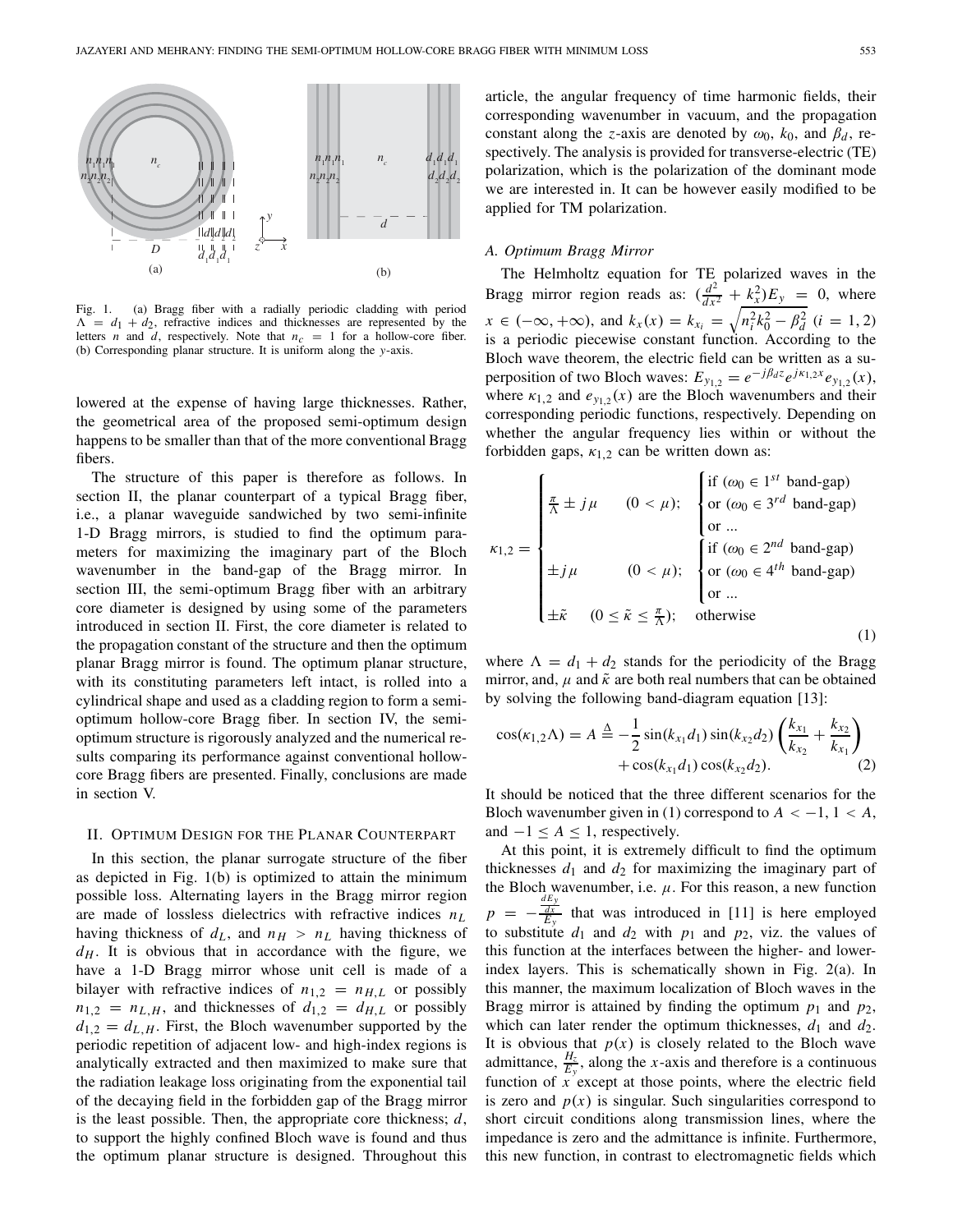

Fig. 2. Representation of pointwise wavenumber of a 1-D Bragg mirror at the interface between higher and lower index layers,  $p_1$  and  $p_2 > p_1$ : (a) the most general case; (b) with one point of singularity within the lower index layer; (c) and (d) with one point of singularity at the interface between higher and lower index layers.

are Bloch-periodic waves, is strictly periodic with a period of  $\Lambda = d_1 + d_2$ , and satisfies  $\frac{dp}{dx} = p^2 + k_x^2$ . Since  $p(x)$  has the dimension of length inverse, it is hereafter referred to as the pointwise wavenumber.

Although our work is limited to TE polarization, it is worth noticing that the pointwise wavenumber for TM polarized waves would have been  $q = -\frac{dH_y}{n^2H_y}$ , which is closely related to the Bloch wave impedance,  $\frac{E_z}{H_y}$ , and satisfies  $\frac{dq}{dx} = n^2q^2 + \frac{k_x^2}{n^2}$ , where *n* stands for the periodic refractive index profile.

Getting back to the TE polarization case, the following two equations are very easy to obtain:

$$
dx = \frac{dp}{p^2 + k_x^2} \tag{3}
$$

$$
\frac{dE_y}{E_y} = -\frac{pdp}{p^2 + k_x^2}.\tag{4}
$$

Now, given that  $p(x)$  is not a complex function whenever  $\omega_0$  lies within a band-gap, the abovementioned equations can be integrated and written as:

$$
x_2 - x_1 = \int_{p(x_1)}^{p(x_2)} \frac{dp}{p^2 + k_x^2}
$$
 (5)

$$
\left|E_{y}(x_2, y_0, z_0)\right| = \left|E_{y}(x_1, y_0, z_0)\right| e^{-\int_{p(x_1)}^{p(x_2)} \frac{pdp}{p^2 + k_x^2}}
$$
(6)

where  $x_1$ ,  $x_2$ ,  $y_0$ , and  $z_0$  are coordinates of two arbitrary points within every single layer.

There are now three different possible cases. The first is when  $0 \leq \beta_d < n_L k_0$ . This is the most conventional case in a hollow-core waveguide because the propagation constant,  $\beta_d$ , should be less than  $k_0$  to make sure that the electromagnetic fields are sinusoidal in the transverse plane. In this case,  $k_x^2(x)$  is a periodic piecewise constant function, which takes only either of the two positive values  $k_{H,L}^2 = n_{H,L}^2 k_0^2 - \beta_d^2$ <br>(0 <  $k_L < k_H$ ). The pointwise wavenumber,  $p(x)$ , will then

be a monotonically increasing function because its derivative is always positive in accordance with equation (3). Therefore, it should have at least one singularity because it is also a periodic function. As already mentioned, these singularity points correspond to electric field zero points. The presence of more than one singularity point; however, decreases the imaginary part of the Bloch wavenumber and is thus not desirable. For the moment and in accordance with Fig. 2(b), it is assumed that the single singularity occurs in the lowerindex layer, and then, it is shown that this single singularity should be at the interface between higher- and lower-index regions. To this end, the formulae given in (5) and (6) are further simplified when  $x_1$  and  $x_2$  represent the planar interface between the higher- and lower-index layers. Subsequently, the sought after parameter,  $\mu$ , is obtained in terms of  $p_1$  and  $p_2$ :

$$
\pm \mu(p_1, p_2) = \frac{\frac{1}{2} \ln \left[ \frac{(p_1^2 + k_1^2)(p_2^2 + k_H^2)}{(p_1^2 + k_H^2)(p_2^2 + k_L^2)} \right]}{\frac{1}{k_L} \tan^{-1}(\frac{p_1}{k_L}) - \frac{1}{k_H} \tan^{-1}(\frac{p_1}{k_H}) + \dots}
$$

$$
\frac{\frac{1}{k_H} \tan^{-1}(\frac{p_2}{k_H}) - \frac{1}{k_L} \tan^{-1}(\frac{p_2}{k_L}) + \frac{\pi}{k_L}}{\frac{1}{k_H} \tan^{-1}(\frac{p_2}{k_H}) - \frac{1}{k_L} \tan^{-1}(\frac{p_2}{k_L}) + \frac{\pi}{k_L}}.
$$

Since there are no local extrema for this expression, the maximum value for  $\mu$  is expected to occur when either  $p_1$  or  $p_2$  approaches infinity. There are only two imaginable cases which are depicted in Figs. 2(c) and 2(d). These two scenarios yield  $+\mu$ , when  $p_1$  approaches infinity and  $p_2$  is finite, and  $-\mu$  when  $p_1$  is finite and  $p_2$  approaches infinity, respectively. If the finite value of  $p(x)$  be named  $p_0$  and  $-p_0$ , in the former and latter cases, respectively; then the maximum value of  $\mu$ will be achieved whenever the following equation is held:

$$
\frac{1}{2}\ln\left(\frac{p_0^2 + k_H^2}{p_0^2 + k_L^2}\right) = p_0 \left[\frac{1}{k_H} \tan^{-1}\left(\frac{p_0}{k_H}\right) - \frac{1}{k_L} \tan^{-1}\left(\frac{p_0}{k_L}\right) + \frac{\pi}{2k_H} + \frac{\pi}{2k_L}\right].
$$
 (7)

Under this condition, the maximum value of  $\mu$  will interestingly be  $p_0$ , and the optimum thicknesses of higher- and lower-index layers will be given by the following expressions:

$$
d_H = \frac{\pi}{2k_H} + \frac{1}{k_H} \tan^{-1} \left(\frac{p_0}{k_H}\right) \tag{8-a}
$$

$$
d_L = \frac{\pi}{2k_L} - \frac{1}{k_L} \tan^{-1} \left( \frac{p_0}{k_L} \right).
$$
 (8-b)

It is worth noticing that the difference between the hereproposed thicknesses and those of the QW design depends on  $\beta_d$  and is much more conspicuous for larger  $\beta_d$ s. The difference is however not negligible.

It should be however noticed that the imaginary part of the Bloch wavenumber is in this fashion maximized at a specified angular frequency  $\omega_0$ . In other words, the optimum thicknesses given in (8-a) and (8-b) render the maximum achievable  $\mu$ when  $n_H$ ,  $n_L$ ,  $\omega_0$  and  $\beta_d$  are all fixed and given. It is therefore not surprising if larger values of  $\mu$  be encountered at some other frequencies other than  $\omega_0$ . To drive this point home, a typical 1-D photonic crystal with  $n_H = 4.6$ , and  $n_L = 1.6$  is considered at the free space wavelength  $\lambda_0 = 1.55$   $\mu$ m and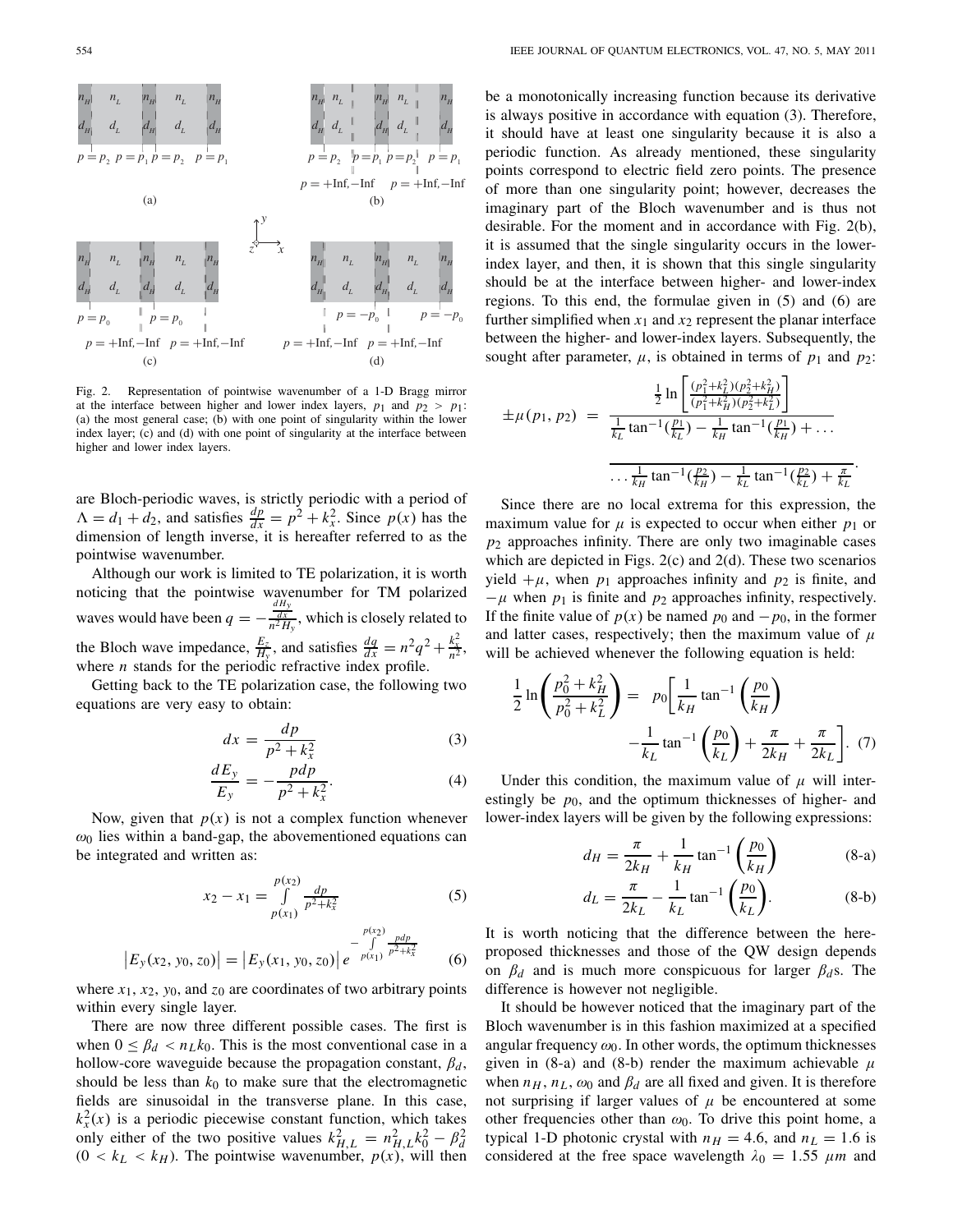

Fig. 3. TE imaginary parts of the Bloch wavenumber for a 1-D Bragg mirror with  $n_H$  = 4.6,  $d_H \approx 95$  nm, and  $n_L$  = 1.6,  $d_L \approx 163$  nm at  $\beta_d = 0$  versus the normalized frequencies. The structure is designed to have the maximum Bloch confinement at the free-space wavelength  $\lambda_0 = 1.55 \mu \text{m}$ , and yet the imaginary part of the Bloch wavenumber reaches its maximum at  $\lambda_0 = 1.411 \mu$ m. These two points are depicted by a diamond and a circle, respectively. Although the imaginary part of the Bloch wavenumber at  $\lambda_0 =$ 1.55  $\mu$ m is not the maximum value within the forbidden band, it is impossible to find a 1-D Bragg mirror of whatever thicknesses with  $n_{H_1} = 4.6$  and  $n<sub>L</sub> = 1.6$  whose  $\mu$  at  $\lambda_0 = 1.55$   $\mu$ m be larger than 3.636  $\mu$ m<sup>-1</sup>

 $\beta_d = 0$ . The optimum thicknesses of higher- and lower-index layers are found to be  $d_H \simeq 95$  *nm*, and  $d_L \simeq 163$  *nm*, respectively. The imaginary part of the Bloch wavenumber supported by this specific photonic-crystal is plotted in Fig. 3. We can be sure that; no matter what are the thicknesses of higher and lower indices,  $d_H$  and  $d_L$ , there is no 1-D Bragg mirror at  $\lambda_0 = 1.55$   $\mu$ m and  $\beta_d = 0$  with the same  $n_H$  and  $n_L$ , having a Bloch wavenumber whose imaginary part is larger than 3.636  $\mu m^{-1}$ , i.e. the imaginary part of the Bloch wavenumber of the optimum structure with  $d_H \simeq 95$  *nm* and  $d_L \simeq 163$  *nm* marked by diamond in Fig. 3. This is not true at other frequencies as even the optimum structure itself has its maximum confinement at  $\lambda_0 = 1.411 \mu m$  at which the imaginary part of the Bloch wavenumber is 3.811  $\mu m^{-1}$ marked by circle in the same figure.

To compare the performance of the optimum structure against other 1-D Bragg mirrors, QWS with the same *nH* and  $n_L$  is also analyzed for  $0 \leq \beta_d < n_L k_0$  and the results are depicted in Fig. 4. In compliance with what was stated about the difference between the here-proposed thicknesses and those based on the QWS design, the difference between the imaginary part of the Bloch wavenumber in the hereproposed structure and the QWS becomes quite noticeable for higher  $\beta_d$ s. At the limit, when  $\beta_d$  approaches  $n_L k_0$ ,  $\mu$  tends to zero in the QWS and reaches its maximum at the hereproposed structure.

The second case is when  $n_L k_0 < \beta_d < n_H k_0$ . In the higher index layer,  $k_x^2(x) = k_H^2 = n_H^2 k_0^2 - \beta_d^2$ , is a positive number and thus  $p(x)$  in that layer is always ascending. Although point singularities, i.e., electric field zeros, are allowed to exist in the high index region, they are avoided in the optimum design because they reduce the imaginary part of Bloch wavenumber. In the lower index layer,  $k_x^2(x) = -\gamma_L^2 = n_L^2 k_0^2 - \beta_d^2$ , is on the other hand a negative number and  $p(x)$  in that layer is a one-to-one function. There are therefore two possibilities: we have either  $-\gamma_L < p_1 < p_2 < \gamma_L$  (see Fig. 2(a)) when there is no singularity or  $p_1 < -\gamma_L$ ,  $\gamma_L < p_2$  (see Fig. 2(b))



Fig. 4. TE imaginary part of Bloch wavenumber at  $\lambda_0 = 1.55$   $\mu$ m versus longitudinal propagation constant β*d* for the optimum (diamond) and quarterwave (square) structures having  $n_H = 4.6$  and  $n_L = 1.6$ .

when there is one singularity in the low index region. Once again by simplifying the formulae given in (5), and (6) when  $x_2$  and  $x_1$  represent the planar interface between the higherand lower-index layers, the following relationship is obtained for either cases:

$$
\pm \mu(p_1, p_2) = \frac{\frac{1}{2} \ln \left[ \frac{(p_1^2 - y_L^2)(p_2^2 + k_H^2)}{(p_1^2 + k_H^2)(p_2^2 - y_L^2)} \right]}{\frac{1}{2\gamma_L} \ln \left[ \frac{(p_1 - \gamma_L)(p_2 + \gamma_L)}{(p_1 + \gamma_L)(p_2 - \gamma_L)} \right] - \frac{1}{k_H} \tan^{-1} \left( \frac{p_1}{k_H} \right) + \dots}
$$

$$
\dots \frac{1}{k_H} \tan^{-1} \left( \frac{p_2}{k_H} \right)}
$$

Since  $\mu$  has no local extrema, we are left with two ways to maximize the imaginary part of the Bloch wavenumber. One way would be having  $p_1 = -\gamma_L$ , or  $p_2 = \gamma_L$ , which renders  $\mu_L = \gamma_L$  for the maximum value of  $\mu$ . Under such conditions,  $d_H = 0$ ; therefore, the periodicity of the structure is killed. The other way would be letting either  $p_1$  or  $p_2$  approach infinity (see Figs. 2(c) and 2(d)). In such a manner,  $\mu$  is maximized if the following equation is held for the finite value of  $p(x)$ being named either  $p_0$  or  $-p_0$  depending on whether  $p_1$  or *p*<sup>2</sup> approaches infinity:

$$
\frac{1}{2}\ln\left(\frac{p_0^2 + k_H^2}{p_0^2 - \gamma_L^2}\right) = p_0 \left[\frac{1}{2\gamma_L}\ln\left(\frac{p_0 + \gamma_L}{p_0 - \gamma_L}\right) + \frac{1}{k_H}\tan^{-1}\left(\frac{p_0}{k_H}\right) + \frac{\pi}{2k_H}\right].
$$
 (9)

The maximum achievable  $\mu$  is then equal to  $p_0$  which will be necessarily larger than γ*L*. The optimum thicknesses of higher- and lower-index layers; if there is a real  $p_0$  satisfying equation (9), can then be obtained by using the following expressions:

$$
d_H = \frac{\pi}{2k_H} + \frac{1}{k_H} \tan^{-1} \left(\frac{p_0}{k_H}\right) \tag{10-a}
$$

$$
d_L = \frac{1}{2\gamma_L} \ln \left( \frac{p_0 + \gamma_L}{p_0 - \gamma_L} \right). \tag{10-b}
$$

The latter way of letting  $p_1$  or  $p_2$  to approach infinity is therefore preferable whenever equation in (9) has a real solution.

The third case is when  $n_H k_0 < \beta_d$  and  $k_x^2(x)$  becomes negative. We have  $k_x^2(x) = -\gamma_H^2 = n_H^2 k_0^2 - \beta_d^2$  and  $k_x^2(x) =$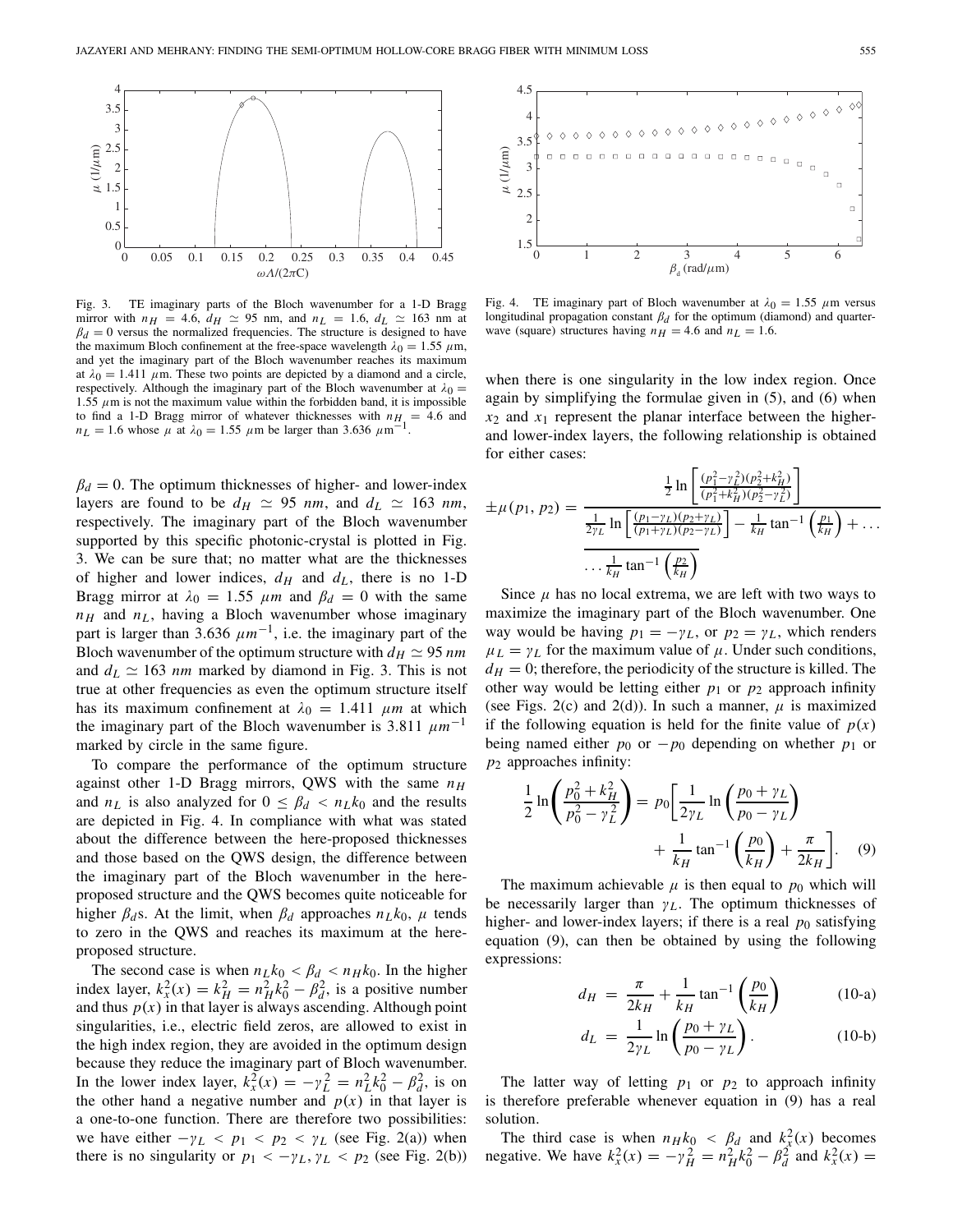

Fig. 5. (a) and (b) Two arrangements to form a planar waveguide sandwiched between optimum 1-D Bragg mirrors with the maximum Bloch confinement.

 $-\gamma_L^2 = n_L^2 k_0^2 - \beta_d^2$  (0 <  $\gamma_H$  <  $\gamma_L$ ) in the high- and lowindex layers, respectively. The pointwise wavenumber,  $p(x)$ , cannot be singular and we have either  $\gamma_H < p_1 < p_2 < \gamma_L$  or  $-\gamma_L < p_1 < p_2 < -\gamma_H$  (see Fig. 2(a)). Following the same approach,  $\mu(p_1, p_2)$  can be written down as:

$$
\pm \mu(p_1, p_2) = \ln \left[ \frac{(p_1^2 - \gamma_L^2)(p_2^2 - \gamma_H^2)}{(p_1^2 - \gamma_H^2)(p_2^2 - \gamma_L^2)} \right]
$$

$$
\frac{1}{\gamma_H} \ln \left[ \frac{(p_1 + \gamma_H)(p_2 - \gamma_H)}{(p_1 - \gamma_H)(p_2 + \gamma_H)} \right] + \frac{1}{\gamma_L} \ln \left[ \frac{(p_1 - \gamma_L)(p_2 + \gamma_L)}{(p_1 + \gamma_L)(p_2 - \gamma_L)} \right].
$$

Similarly, this expression has no local extrema and the maximum  $\mu$  is achieved when  $p_1$  or  $p_2$  takes an endpoint's value:  $p_1 = \gamma_H$ ,  $p_2 = -\gamma_H$ ,  $p_2 = \gamma_L$ , or  $p_1 = -\gamma_L$ . The imaginary part of the Bloch wavenumber will then be maximized when  $p_2 = \gamma_L$  or  $p_1 = -\gamma_L$ . Under such conditions,  $d_H = 0$  and the Bragg mirror region is in fact replaced with the low-index layer. In other words, it is impossible to achieve more confinement of electromagnetic waves by using the band-gap mechanism instead of total internal reflection when  $n_H k_0 < \beta_d$ .

### *B. Planar Waveguide Formed by the Optimum Bragg Mirror*

Now that the optimum 1-D Bragg mirror is designed for a specific angular frequency  $\omega_0$ , and propagation constant  $\beta_d$ , the appropriate core thickness;  $d$ , to support the highly confined Bloch wave in the optimum Bragg mirror is to be found. There are two possible arrangements to form the planar waveguide confining the light wave energy by the optimum Bragg mirror: the core region can be sandwiched by the Bragg mirror terminated with the high-index layer as is shown in Fig. 5(a), or the Bragg mirror terminated with the low-index layer as is shown in Fig. 5(b). The former shown in Fig. 5(a) is preferred because it benefits from the higher contrast between  $n_c$  and  $n_H$ , i.e., has a higher reflection at the core-cladding interface, and is more effective in confining the energy. Please notice that we are interested in waveguides with  $0 \leq \beta_d$  $n_L k_0$  because we want to have sinusoidal distribution for electromagnetic waves in the hollow core region  $(n_c = 1)$ . Therefore, the parameters  $p_0$ ,  $d_H$ , and  $d_L$ ; shown in Fig. 5, can all be obtained by using  $(7)$ – $(8)$ . The appropriate core thickness can be very easily found by applying boundary conditions at the core-cladding interface and leads to:

$$
d = \begin{cases} \frac{2}{k_c} \left[ m\pi + \arccot \left( \frac{k_c}{p_w} \right) \right] & \text{for even modes} \\ \frac{2}{k_c} \left[ m\pi + \pi - \arctan \left( \frac{k_c}{p_w} \right) \right] & \text{for odd modes} \end{cases}
$$
(11)

Here, *m* is an arbitrary non-negative integer denoting the mode number,  $k_c^2 = n_c^2 k_0^2 - \beta_d^2$ , and  $p_w \to \infty$  for the structure in Fig. 5(a) or  $p_w = p_0$  for the structure in Fig. 5(b). Since the even mode with  $m = 0$  in the structure in Fig. 5(a) has the highest confinement, it is obvious that the appropriate core thickness of the optimum planar design is  $d = \frac{\pi}{k_c}$ . This relationship can be easily proved by setting  $m = 0$ , and  $p_w \rightarrow \infty$  in (11). The fact that the core thickness in the optimum planar structure has a one-to-one relationship with the longitudinal propagation constant,  $\beta_d$ , at which the Bragg mirror is designed, is of utmost importance for the next section, where the core diameter of the semi-optimum Bragg fiber is to be attributed with the longitudinal propagation constant,  $\beta_d$ , needed for Bragg mirror design. It is worth noticing that for the planar waveguide formed by the QWS Bragg mirror [13], we have  $d_H = \frac{\pi}{2k_H}$ ,  $d_L = \frac{\pi}{2k_L}$ , and  $p_w \rightarrow$ ∞. Interestingly, the appropriate core thickness supporting the even mode with  $m = 0$  is again  $d = \frac{\pi}{k_c}$ .

# III. SEMI-OPTIMUM BRAGG FIBER WITH MAXIMUM BLOCH CONFINEMENT

In this section, the semi-optimum Bragg fiber with maximum confinement is proposed. The core refractive index and diameter, high and low refractive indices to be used in the cylindrical Bragg mirror, and the angular frequency of electromagnetic waves are all given and denoted by  $n_c = 1$ , *D*,  $n_H$ ,  $n_L$ , and  $\omega_0$ , respectively. In accordance with the parameters shown in Fig. 1, we know that  $n_1 = n_H$  and  $n_2 = n_L$  for the optimum Bragg fiber because the highest contrast should be achieved at the core-cladding interface. The yet unknown parameters,  $d_1$  and  $d_2$ , in the cylindrical structure (Fig. 1(a)) are not that easy to find.

The first step would be to find the optimum values of  $d_1$  and  $d_2$  in the planar structure (Fig. 1(b)). The sought-after optimum values were found in the previous section but the expressions were in terms of  $\beta_d$ , which is not at hand. Although  $\beta_d$ is an unknown parameter, it can be obtained by noting that the pointwise wavenumber  $p(x)$  should approach infinity at the core-cladding interface in the optimum design. Since the radial distribution of electric field within the core for the  $TE_{01}$ polarization can be written in terms of the first order Bessel function of the first kind [5],  $J_1(k_c r)$ , core diameter should be  $D = \frac{2z_{11}}{k_c}$  [11], [14], [15], where  $z_{11}$  is the first zero of the first order Bessel function of the first kind and  $k_c = \sqrt{n_c^2 k_0^2 - \beta_d^2}$ . The expression  $D = \frac{2z_{11}}{k_c}$  given for the cylindrical coordinate system corresponds to  $\frac{d}{dt} = \frac{\pi}{k_c}$  given in the previous section for the Cartesian coordinate system. It relates the core diameter *D* to the longitudinal propagation constant  $\beta_d$  needed to have the sought-after optimum thicknesses  $d_1$  and  $d_2$ . We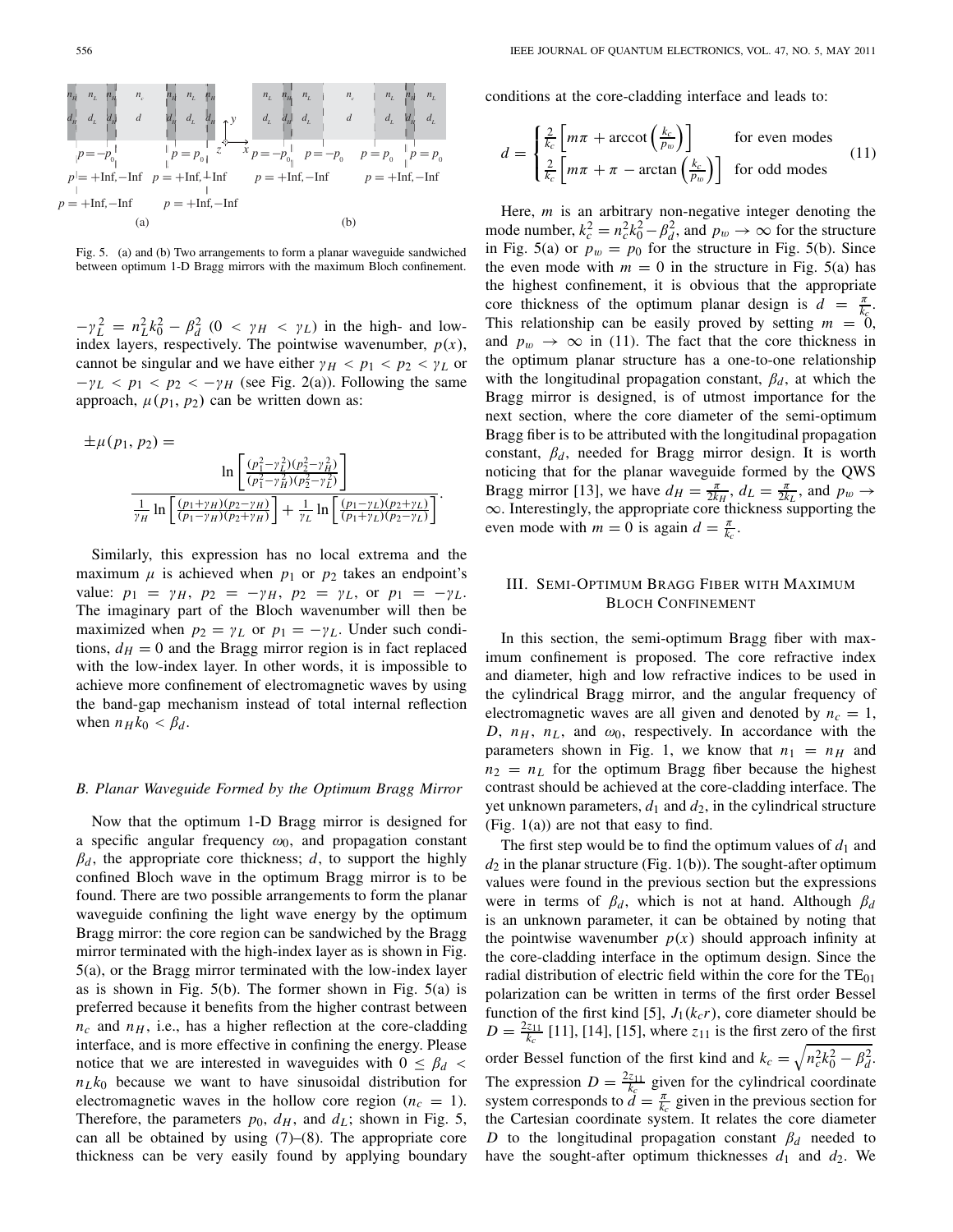TABLE I

REAL AND IMAGINARY PARTS OF THE PROPAGATION CONSTANTS FOR  $TE_{01}$ ,  $TE_{02}$ ,  $TM_{01}$ ,  $HE_{11}$ , and  $EH_{11}$  in the Here-Proposed Semi-Optimum BRAGG FIBER, THE QUARTER-WAVE BRAGG FIBER, AND THE MODIFIED QUARTER-WAVE BRAGG FIBER PROPOSED IN [5], WITH: (A) TWO BILAYERS (B) THREE BILAYERS

|                  |                        | semi-optimum<br>$d_H \simeq 98$ nm $d_L \simeq 182$ nm   | quarter-wave<br>$d_H \simeq 86$ nm $d_L \simeq 310$ nm   | Modified quarter-wave<br>$d_H \simeq 94$ nm $d_L \simeq 340$ nm |
|------------------|------------------------|----------------------------------------------------------|----------------------------------------------------------|-----------------------------------------------------------------|
| $\beta(1/\mu m)$ | $TE_{01}$              | $4.04297694 - j0.00000045$                               | $4.04297133 - j0.00003441$                               | $4.04298007 - j0.00000266$                                      |
|                  | $TE_{02}$<br>$TM_{01}$ | $4.01771663 - j0.00000281$<br>$4.04769340 - j0.00018100$ | $4.01769317 - j0.00006314$<br>$4.04944205 - j0.00011839$ | $4.01773263 - j0.00001363$<br>$4.03575929 - j0.00027179$        |
|                  | $HE_{11}$<br>$EH_{11}$ | $4.05055695 - j0.00003637$<br>$4.04101194 - j0.00032570$ | $4.05117977 - j0.00005436$<br>$4.04297085 - j0.00018904$ | $4.03310908 - j0.00001739$<br>$4.04705316 - j0.00011039$        |

| (a)              |                               |                                                          |                                                          |                                                          |  |  |
|------------------|-------------------------------|----------------------------------------------------------|----------------------------------------------------------|----------------------------------------------------------|--|--|
|                  | $TE_{01}$                     | $4.04297173 - j0.00000005$                               | $4.04297106 - j0.00000267$                               | $4.04298924 - i0.00000022$                               |  |  |
| $\beta(1/\mu m)$ | $TE_{02}$<br>$TM_{01}$        | $4.01769914 - j0.00000032$<br>$4.04757836 - j0.00005145$ | $4.01769680 - j0.00000493$<br>$4.04942284 - j0.00002237$ | $4.01775909 - j0.00000115$<br>$4.03588134 - j0.00005645$ |  |  |
|                  | $HE_{11}$<br>EH <sub>11</sub> | $4.05052426 - j0.00001018$<br>$4.04085638 - j0.00009292$ | $4.05118162 - j0.00000822$<br>$4.04295068 - j0.00003553$ | $4.03313061 - j0.00000290$<br>$4.04713541 - j0.00002217$ |  |  |

(b)

therefore have:

$$
\beta_d = \sqrt{k_0^2 - 4z_{11}^2/D^2}
$$
 (12)

$$
d_1 = \frac{\pi}{2k_1} + \frac{1}{k_1} \tan^{-1} \left( \frac{p_0}{k_1} \right) \tag{12-a}
$$

$$
d_2 = \frac{\pi}{2k_2} - \frac{1}{k_2} \tan^{-1} \left( \frac{p_0}{k_2} \right) \tag{12-b}
$$

where  $k_1 = \sqrt{n_1^2 k_0^2 - \beta_d^2}$ ,  $k_2 = \sqrt{n_2^2 k_0^2 - \beta_d^2}$ , and  $p_0$  is the solution of the following equation:

$$
\frac{1}{2}\ln\left(\frac{p_0^2 + k_1^2}{p_0^2 + k_2^2}\right) = p_0 \left[\frac{1}{k_1}\tan^{-1}\left(\frac{p_0}{k_1}\right) - \frac{1}{k_2}\tan^{-1}\left(\frac{p_0}{k_2}\right) + \frac{\pi}{2k_1} + \frac{\pi}{2k_2}\right].
$$

Unfortunately, the longitudinal propagation constant obtained in this manner, viz. the  $\beta_d$  given in (12), is not exactly equal to the actual propagation constant in the designed Bragg fiber with the specified  $D$ ,  $d_1$  and  $d_2$ . This is due to the fact that despite our design, the electric field in the cylindrical structure is not equal to the electric field in the planar structure and is thus not zero at the core-cladding interface. Therefore, the proposed design is merely a semi-optimum structure. The competence of this design in decreasing the leakage loss is in the next section compared against typical Bragg fibers. It is proved to be superior to conventional strategies for designing Bragg fibers.

Finally, please notice that we should have  $\frac{2z_{11}}{k_0} < D$ to make sure that (12) is algebraically valid. This is however not a harsh constraint because  $\frac{2z_{11}}{k_0}$  is usually quite small when compared against typical hollow-core Bragg fibers [5].

## IV. NUMERICAL EXAMPLES

In this section, the semi-optimum hollow-core Bragg fiber proposed in the previous section is rigorously studied and its loss is compared against the loss incurred in two different types of hollow-core Bragg fibers. One type is the well-known quarter-wave Bragg fiber, whose thicknesses of high- and lowindex layers in the cladding region are:

$$
d_1 = \frac{\pi}{2k_1} = \frac{\pi}{2\sqrt{n_1^2k_0^2 - k_0^2 + 4z_{11}^2/D^2}}
$$
(13-a)

$$
d_2 = \frac{\pi}{2k_2} = \frac{\pi}{2\sqrt{n_2^2k_0^2 - k_0^2 + 4z_{11}^2/D^2}}.\tag{13-b}
$$

It should be however noticed that these thicknesses are not precisely quarter-wave because; for one thing, longitudinal propagation constant and thus radial wavenumber in high- and low-index layers are not known a priori. In other words, β*d* used for finding  $d_1$  and  $d_2$  in the abovementioned expressions is merely a good approximation based on the core diameter *D*. For another thing, the electromagnetic distribution is Besselian rather than sinusoidal. Hence, the concept of electrical length in the cylindrical structure is not as well defined as it is for the planar structure.

Another type of Bragg fibers employed to make a comparison against the here-proposed semi-optimum design is the one introduced in [5]. The thicknesses of high- and lowindex layers in the cladding region for this type of Bragg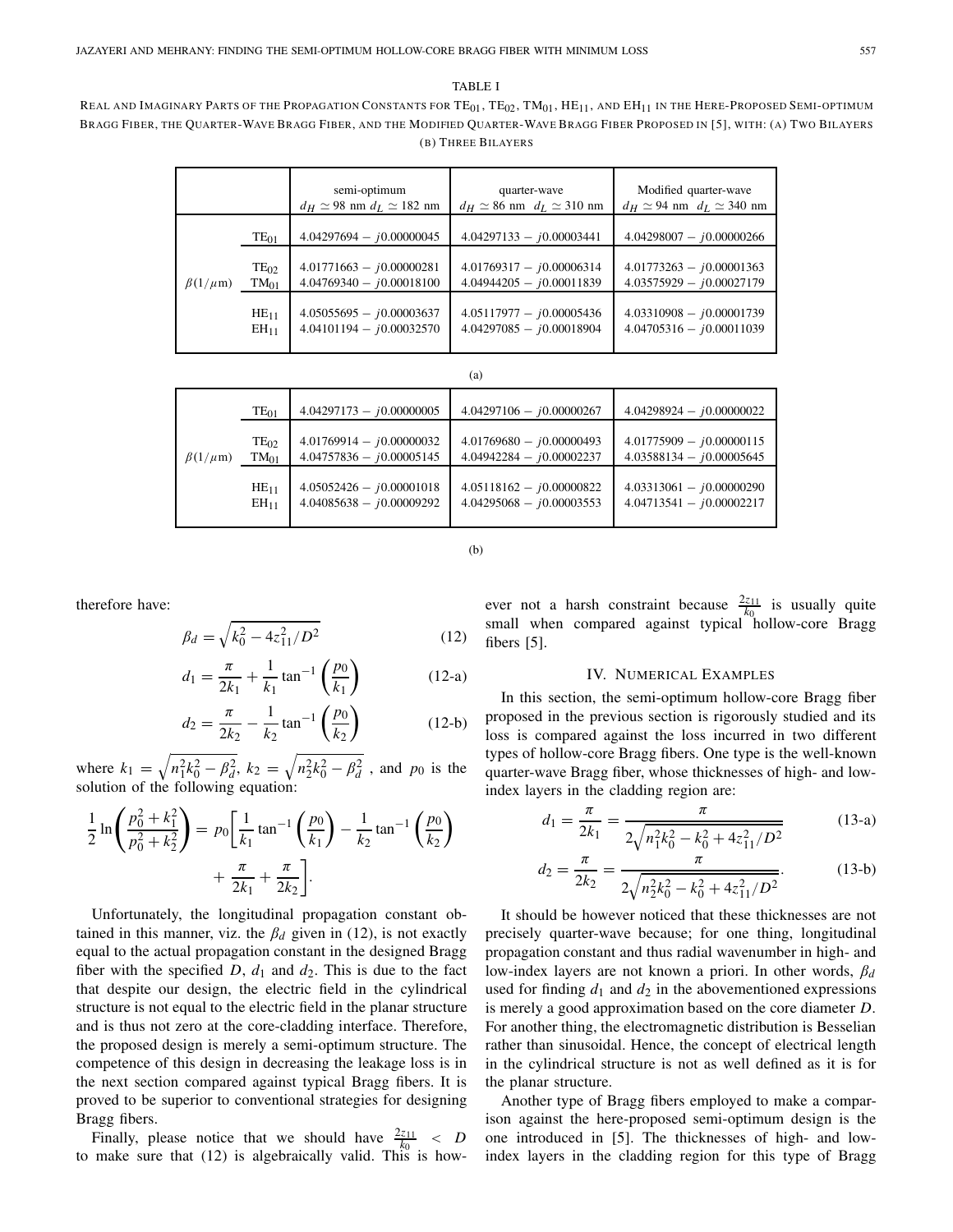

Fig. 6. TE<sub>01</sub> loss factor of the semi-optimum Bragg fiber proposed here (diamond), the quarter-wave Bragg fiber (square), and the modified quarter-wave Bragg fiber (circle) versus core diameter: (a) with two bilayers and (b) with three bilayers in the cladding region.



Fig. 7. TE<sub>01</sub> dispersion coefficient of the semi-optimum Bragg fiber (diamond), the quarter-wave Bragg fiber (square), and the modified quarter-wave Bragg fibers (circle) versus the core diameter: (a) with two bilayers and (b) with three bilayers in the cladding region.

fibers; which is hereafter referred to as the modified quarter wave Bragg fiber, are found by solving the following equations:

$$
\frac{d_1}{d_2} = \frac{\sqrt{n_2^2 - 1}}{\sqrt{n_1^2 - 1}}\tag{14-a}
$$

$$
D = 60(d_1 + d_2). \tag{14-b}
$$

These two types of hollow-core Bragg fibers together with the here-proposed semi-optimum one are numerically analyzed for  $n_H = 4.6$ ,  $n_L = 1.6$ ,  $D = 26.040 \mu m$ , and at the free space wavelength  $\lambda_0 = 1.55 \ \mu m$ . These parameters have been used in [5]. The thicknesses of high- and low-index layers of the bilayer in the cladding region are  $d_H = 98$  nm and  $d_L = 182$  *nm* for the semi-optimum Bragg fiber,  $d_H = 86$  *nm* and  $d_L = 310$  *nm* for the quarter-wave Bragg fiber, and  $d_H =$ 94 *nm* and  $d_L = 340$  *nm* for the modified quarter-wave Bragg fiber. On one occasion, the cladding region is considered to be made of only two bilayers and in another is made of three bilayers.

The rigorous approach is then followed; i.e., the electromagnetic fields are written in terms of Hankel and Bessel functions and the appropriate boundary conditions are duly applied to obtain the dispersion equation governing the spectral properties of longitudinal propagation constant. The soughtafter longitudinal propagation constants of these fibers at the specified free space wavelength and for different polarizations are then extracted and tabulated in Table. I. In view of the fact that the cladding region is made of a finite number of bilayers, propagation constants are always complex numbers. They are extracted by following the ADR algorithm for finding complex roots of meromorphic functions presented in [16], [17].

The table clearly reveals that adding a bilayer reduces the imaginary part of the propagation constant, i.e. the loss factor. It also shows that the real part of the propagation constant does not change significantly. Furthermore, it demonstrates the superiority of the proposed semi-optimum Bragg fiber over the other two Bragg fibers. The loss factor of the dominant mode,  $TE<sub>01</sub>$ , in the proposed Bragg fiber is two orders of magnitude better than the loss factor of the same mode in the quarter-wave Bragg fiber and one order of magnitude better than the same factor in the modified quarter-wave Bragg fiber introduced in [5]. It is worth mentioning that the reduction of loss factor is not bought at the expense of thicker cladding region; rather, the here-proposed semi-optimum Bragg fiber has the lowest geometrical size.

Some other TE, TM, HE, and EH modes with indices of azimuthal variation being either  $m = 0$  or 1 are reported in the table. Their real parts of propagation constants happen to be very close to the real part of the  $TE_{01}$  propagation constant; and therefore, they are quite important because they can be coupling. Fortunately, the loss factor of the EH mode in the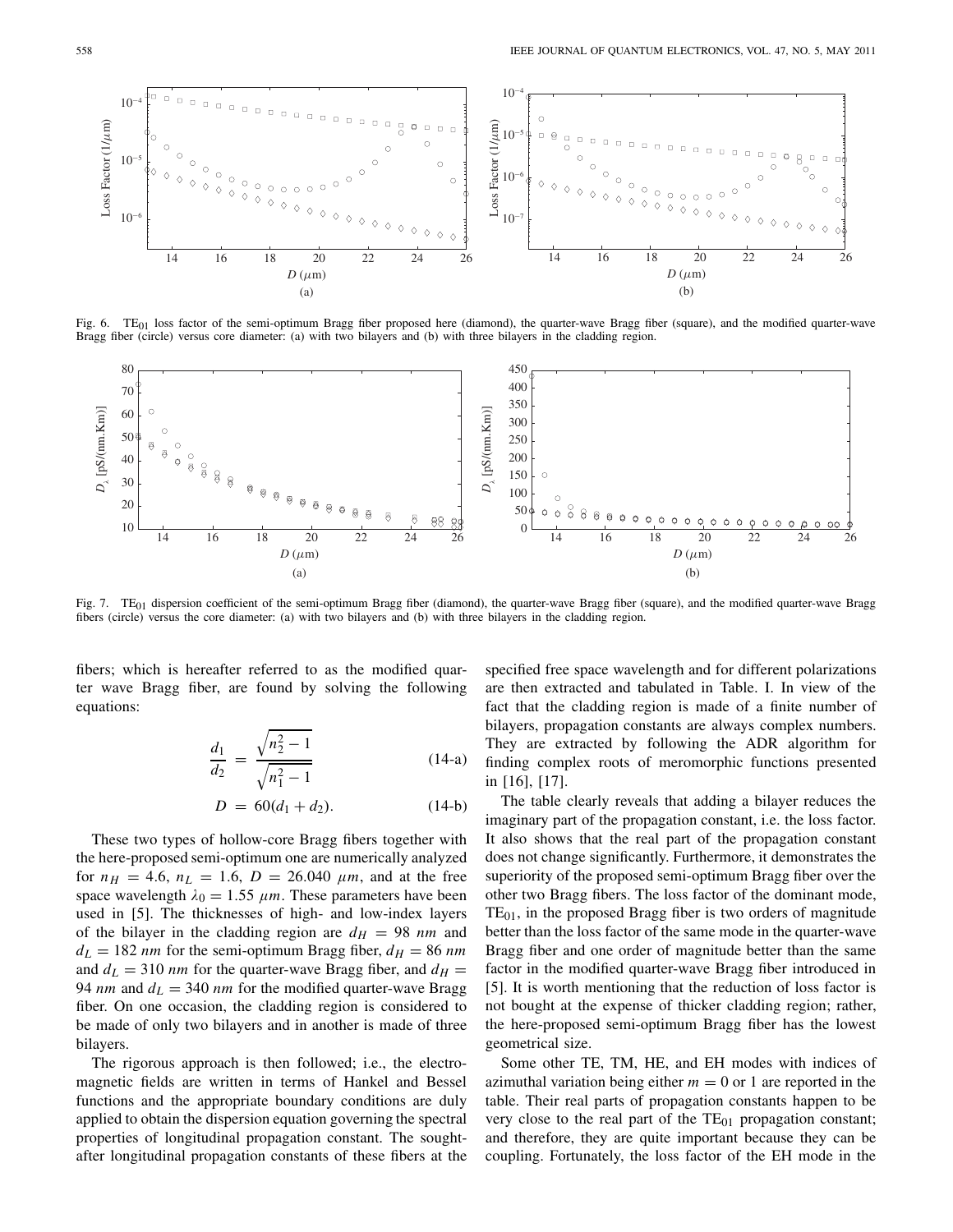semi-optimum design is larger than its loss factor in the other two Bragg fibers. Since the  $EH_{11}$  mode has the strongest coupling to the dominant mode, any possible unwanted coupling of energy from the dominant mode will die away at a shorter length in the semi-optimum fiber. For  $TE_{02}$ ; on the other hand, the loss factor in the semi-optimum fiber is shorter than it is in the other two Bragg fibers. This is no surprise because the proposed approach minimizes the loss factor for TE polarized waves and  $TE_{02}$  is the mode with the second lowest loss factor [5].

To demonstrate how the imaginary part of the propagation constant varies with the core diameter, the loss factor of the dominant mode  $TE_{01}$  in the here-proposed semi-optimum Bragg fiber and the other two fibers are plotted versus core diameter in Fig. 6. Similar to the previous study, the constitutive parameters of all fibers are  $n_H = 4.6$ ,  $n_L = 1.6$ , and the free space wavelength is  $\lambda_0 = 1.55 \mu m$ . This figure clearly demonstrates that the here-proposed Bragg fiber has the lowest level of loss and that the loss factor in fibers with three bilayers are much lower than the loss factor in fibers with two bilayers. It also shows that the loss factors in the semi-optimum and the quarter-wave Bragg fibers are lower at larger core diameters. For the modified quarter-wave Bragg fiber; on the other hand, the loss factor does not monotonically decrease. The loss factor is expected to follow  $\frac{1}{D^3}$  under the modified quarter-wave [5] and quarter-wave conditions [8]. In contrast, the loss factor is not proportional to  $\frac{1}{D^3}$  in our case because there are only two and three bilayers. It also shows that the performance of the modified quarter-wave Bragg fiber is degraded at small core diameters.

Furthermore, the dispersion coefficients of the dominant mode in all three Bragg fibers;  $D_{\lambda} = \frac{d}{d\lambda_0} \left( \frac{dRe(\beta)}{d\omega_0} \right)$ , are plotted versus the core diameter in Fig. 7. The dispersion coefficients of these fibers are not very much different from each other except for the small core diameters, when the performance of the modified quarter-wave Bragg fiber deteriorates. It should be finally noticed that the weak nonlinearity; caused by the nonlinearity of high- and low-index layers in the cladding region, and the unwanted loss; due to the imaginary part of  $n_H$  and  $n_L$ , can both be calculated by using the perturbation theory [18] in all three types of the Bragg fibers, when there is infinite number of layers and no confinement loss. The calculations show that as far as these factors are concerned, the semi-optimum Bragg fiber is slightly better than the other two; i.e. it is less prone to nonlinearity and has lower loss.

#### V. CONCLUSION

In this paper, we first found a closed form expression for the optimum thicknesses of high- and low-index layers in a planar Bragg mirror providing the maximum Bloch confinement at a given free space wavelength and propagation constant. The optimization was done by using the pointwise wavenumber based on the concept of wave admittance. The analytical optimization of the structure would be quite difficult without using

this concept. It was later shown that the appropriate thickness of a hollow layer to form a planar waveguide by being sandwiched between optimum 1-D Bragg mirrors with maximum Bloch confinement can be analytically related to the propagation constant. We then modified the expression relating the propagation constant of the waveguide to the thickness of the appropriate hollow layer in a planar waveguide and found the similar expression in cylindrical structure for a hollowcore Bragg fiber. Finding an approximate expression for the propagation constant in terms of the hollow core diameter, the cladding region was optimized as if it were planar. In this fashion, a semi-optimum hollow-core Bragg fiber has been proposed to have the minimum confinement loss. The performance of this semi-optimum fiber was tested by rigorous analysis of the structure and its superiority was numerically proved.

#### **REFERENCES**

- [1] P. Russell, "Photonic crystal fibers," *J. Lightwave Technol.*, vol. 24, no. 12, pp. 4729–4749, Dec. 2006.
- [2] P. Yeh, A. Yariv, and E. Marom, "Theory of Bragg fiber," *J. Opt. Soc. Amer. A*, vol. 68, no. 9, pp. 1196–1201, Sep. 1978.
- [3] Y. Xu, G. X. Ouyang, R. K. Lee, and A. Yariv, "Asymptotic matrix theory of Bragg fibers," *J. Lightwave Technol.*, vol. 20, no. 3, pp. 428– 440, Mar. 2002.
- [4] J. Sakai, "Optical power confinement factor in a Bragg fiber: 1. Formulation and general properties," *J. Opt. Soc. Amer. B*, vol. 24, no. 1, pp. 9–19, Jan. 2007.
- [5] S. Johnson, M. Ibanescu, M. Skorobogatiy, O. Weisberg, T. Engeness, M. Soljacic, S. Jacobs, J. Joannopoulos, and Y. Fink, "Low-loss asymptotically single-mode propagation in large-core omniguide fibers," *Opt. Exp.*, vol. 9, no. 13, pp. 748–779, Dec. 2001.
- [6] G. Ouyang, Y. Xu, and A. Yariv, "Theoretical study on dispersion compensation in air-core Bragg fibers," *Opt. Exp.*, vol. 10, no. 17, pp. 899–908, Aug. 2002.
- [7] A. Argyros, "Guided modes and loss in Bragg fibres," *Opt. Exp.*, vol. 10, no. 24, pp. 1411–1417, Dec. 2002.
- [8] J. Sakai and H. Niiro, "Confinement loss evaluation based on a multilayer division method in Bragg fibers," *Opt. Exp.*, vol. 16, no. 3, pp. 1885–1902, Feb. 2008.
- [9] C.-C. Chou and N.-H. Sun, "Analysis of leaky-mode losses for optical fibers," *J. Opt. Soc. Amer. B*, vol. 25, no. 4, pp. 545–554, Apr. 2008.
- [10] D. V. Bogdanovich, "Minimization of losses and calculation of the optical properties of Bragg fiber waveguides with a hollow core," *JETP Lett.*, vol. 86, no. 4, pp. 235–239, 2007.
- [11] D. V. Prokopovich, A. V. Popov, and A. V. Vinogradov, "Analytical and numerical aspects of Bragg fiber design," *Prog. Electromag. Res. B*, vol. 6, pp. 361–379, 2008.
- [12] K. Rowland, S. Afshar, and T. Monro, "Bandgaps and antiresonances in integrated-ARROWs and Bragg fibers; a simple model," *Opt. Exp.*, vol. 16, no. 22, pp. 17935–17951, Oct. 2008.
- [13] P. Yeh, *Optical Waves in Layered Media*. New York: Wiley, 1988.
- [14] J.-L. Archambault, R. J. Black, S. Lacroix, and J. Bures, "Loss calculations for antiresonant waveguides," *J. Lightwave Technol.*, vol. 11, no. 3, pp. 416–423, Mar. 1993.
- [15] J. Sakai, "Hybrid modes in a Bragg fiber: General properties and formulas under the quarter-wave stack condition," *J. Opt. Soc. Amer. B*, vol. 22, no. 11, pp. 2319–2330, Nov. 2005.
- [16] L. Abd-Ellal, L. Delves, and J. Reid, "A numerical method for locating the zeros and poles of a meromorphic function," in *Numerical Methods for Nonlinear Algebraic Equations*, P. Rabinowitz, Ed. New York: Gordon and Breach, 1970, pp. 47–59.
- [17] E. Anemogiannis, E. N. Glytsis, and T. K. Gaylord, "Efficient solution of eigenvalue equations of optical waveguiding structures," *J. Lightwave Technol.*, vol. 12, no. 12, pp. 2080–2084, Dec. 1994.
- [18] A. Snyder and J. Love, *Optical Waveguide Theory*. New York: Chapman & Hall, 1983.